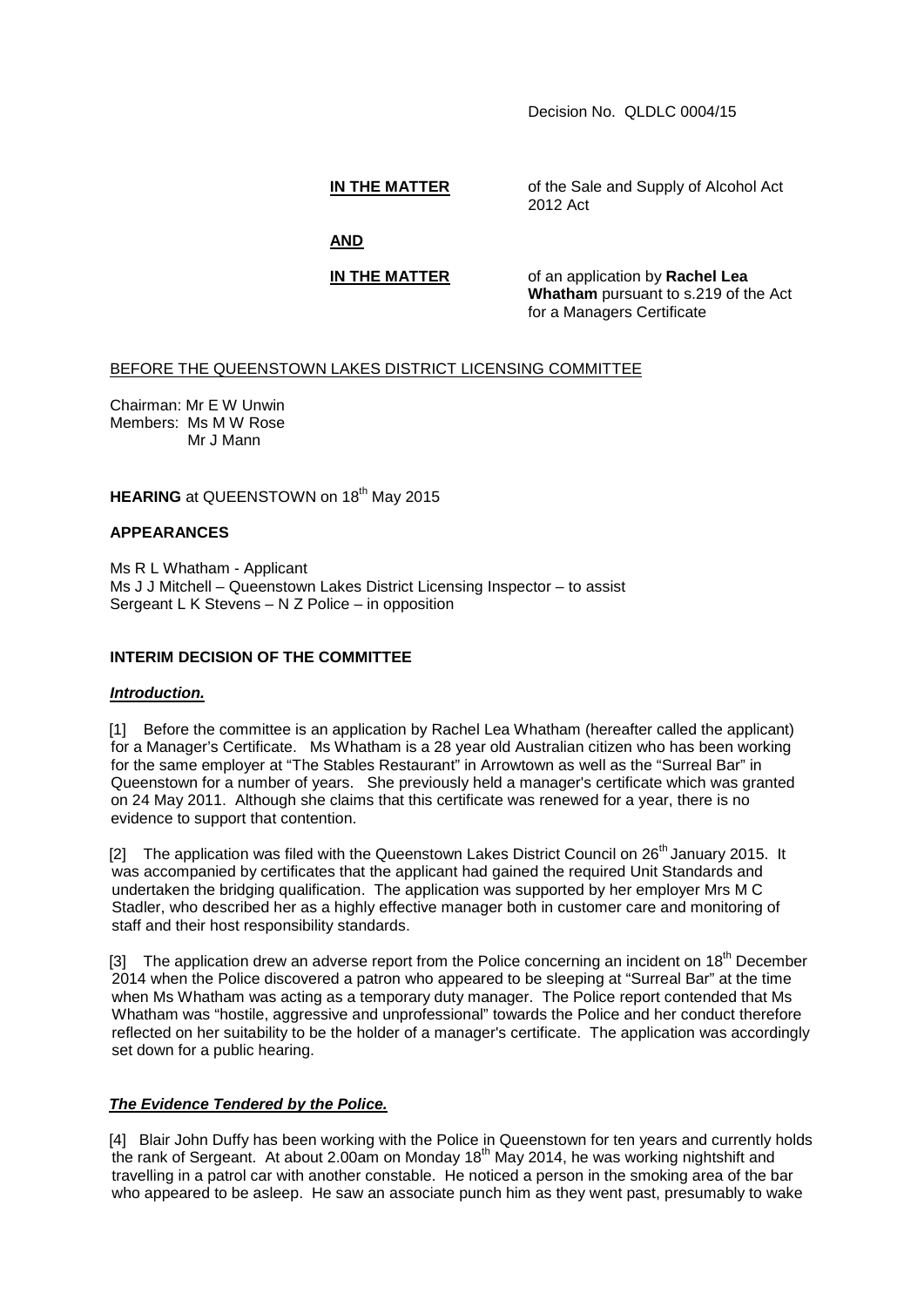him. The constable who was with him spoke with the person to assess his level of intoxication. He was approached by Ms Whatham who claimed that the person was not intoxicated.

[5] The Constable duly reported that in his view the person was not intoxicated and the patron was sent on his way. However by this time Ms Whatham had become quite aggressive claiming that the Police had been intimidating staff and patrons on previous visits and either falsely or incorrectly recording statements made by staff. The conversation between the two lasted about 20 minutes and the Sergeant described Ms Whatham's behaviour as the worst he had encountered in his time as a police officer. He said that her conduct became the issue. He gave examples of the applicant's behaviour which he described as hostile, aggressive and unprofessional.

[6] The Sergeant considered that Ms Whatham appeared to lack an understanding of that the role of the police was regarding licensing checks. He said that he tried to explain but it was a lost cause. He subsequently had a meeting with the licensing Sergeant and Mrs M C Stadler, the licensee. Regrettably, Ms Whatham had been unable to attend the meeting. He thought that Mrs Stadler was receptive to his version of the events as he described them.

## *The Evidence tendered by the Applicant.*

[7] Ms Whatham had prepared a detailed brief of evidence. She had written notes of her memory of what had been said the following afternoon. She initially placed the blame for the incident entirely on the Sergeant. She described the Sergeant's behaviour as intimidating and aggressive. She considered that he invaded her personal space, bullied her and continually yelled over her. She admitted that she had been defensive but denied that she was rude (although this was never claimed). There was nothing in her brief of evidence to support her application. It was all about the incident. She did however say that she would be happy to meet with the Sergeant and apologise to him. When asked why she would do that (given her allegations about him), she stated that she would expect him to apologise to her as well.

[8] Mrs Stadler was good enough to come to the hearing in support of the applicant. She confirmed that she had worked with Sergeant Duffy and had never had an issue with him. She stated that throughout Ms Whatham's employment there had never been an issue with (a) her management of the premises and (b) her attitude to the Police, (apart from the current issue). She correctly pointed out that previous cases had dealt with convictions rather than behaviour. She confirmed that in her view Ms Whatham was one of the most confident managers she had ever had the pleasure of working with. She described her as responsible and professional.

## *The Licensing Inspector.*

[9] The Inspector provided a full report in which she drew our attention to a number of relevant cases determined by the Liquor Licensing Authority. We considered that the 1997 decision of *Deejay Enterprises Limited* LLA 531/97 – 532/97 was most relevant as it explains why it is important that people working in the industry have a good working relationship with the reporting agencies. There will often be cases where managers and licensees will be required to confer and co-operate with the Police as well as the Inspector and the Medical Officer of Health. In that case the Authority stated:

*"The 'guiding hand' or 'hands-on' operator of any company or the potential holder of a General Manager's Certificate now receives greater scrutiny from both the Police and other reporting Agencies. Character and reputation are closely examined. The law and human desires frequently take different directions. The Police cannot be everywhere. Little but a licensee's or Manager's character and suitability may stand between upholding the law and turning a blind eye. Self imposed standards in accordance with the law must be set by licensees and by holders of General Manager's Certificates."*

## *The Committee's Decision and Reasons.*

[10] In normal circumstances we would be required to make findings of fact but Ms Whatham asked no questions of the Sergeant and her side of the story was not put to him at all. There was however a number of factors that need to be commented on. The Sergeant was taking notes at the time. Indeed when she gave evidence Ms Whatham stated that he was continually writing in his notebook. We had the opportunity to view the Sergeant's notes. The Sergeant has known Mrs Stadler for a number of years and she was surprised that he was the person who had spoken with Ms Whatham.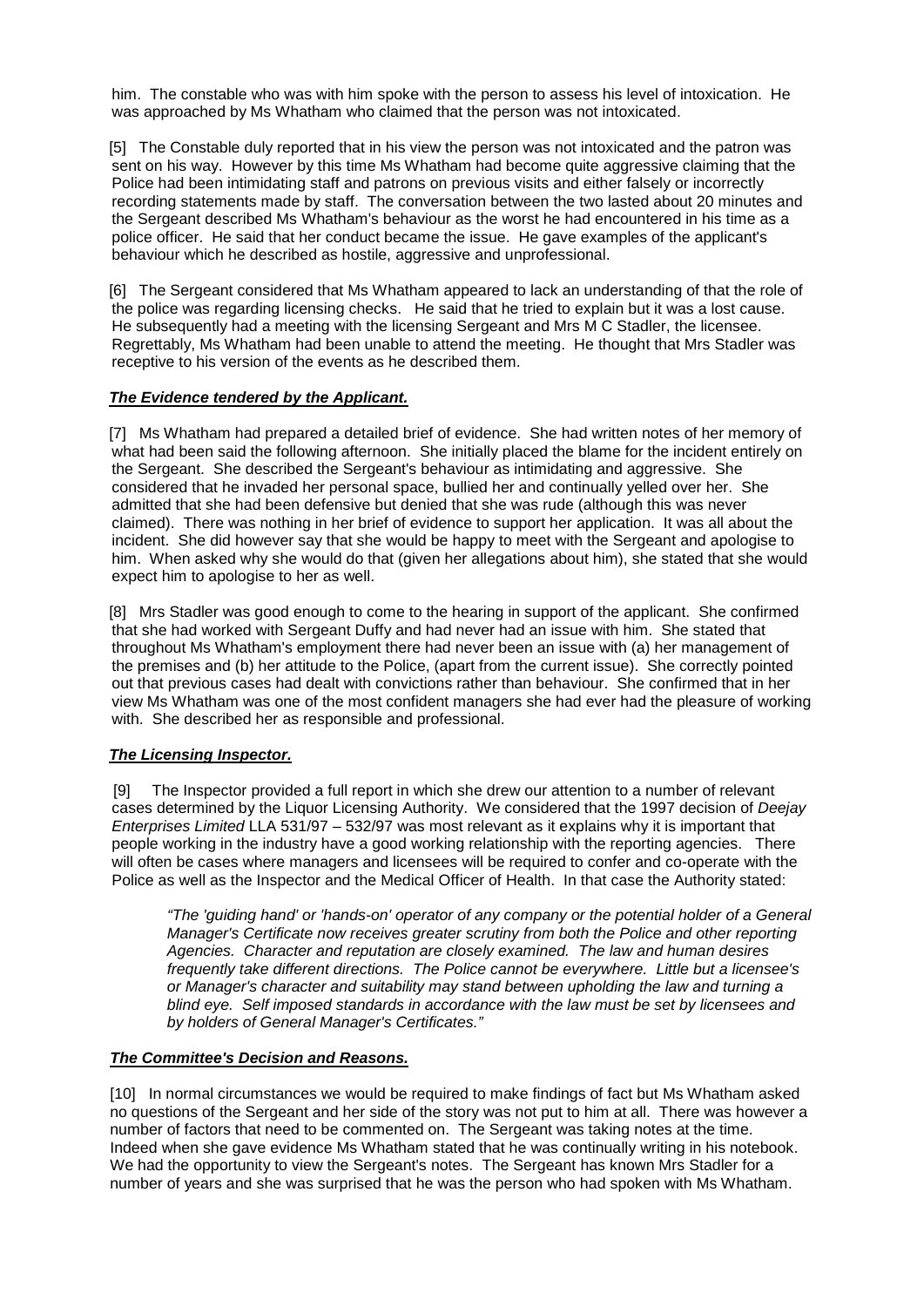[11] The Sergeant was quite objective when giving his evidence and seemed to have no concern about the way that the premises in question had been operated. Finally there was quite an important incident involving the patron retrieving a cigarette lighter before going home. It resulted in an allegation from Ms Whatham that the Police were allowing an intoxicated person back inside the licensed premises. Considering that the patron had been deemed not to be intoxicated, the incident itself was relatively harmless but Ms Whatham had no memory of it.

[12] The criteria that we must consider are set out in section 222 of the Sale and Supply of Alcohol Act 2012 as follows:

*(a) The applicant's suitability to be a manager; (b) Any convictions recorded against the applicant; (c) Any experience, in particular recent experience, that the applicant has had in controlling any premises for which a licence was in force; (d) Any relevant training' in particular recent training, that the applicant has undertaken and evidence the applicant hold the prescribed qualification required under section 218; (e) Any matters dealt with in any report made under section 220.*

[13] Ms Whatham has no convictions but it is her character and reputation that are at stake. She has the onus of establishing her suitability to hold the certificate. As was stated at the hearing, the purpose of the new Act is set out in s.3. Generally speaking it is to put in place a new system of control over the sale and supply of alcohol for the benefit of the community as a whole. This new system must be reasonable and its administration is expected to help achieve the Act's objects.

[14] We believe that for this new system to work in the way that is expected there must be a level of mutual respect between those who work in the industry and those who are required to report on and monitor licensed premises. We accept that this may not result in full co-operation, but we believe that if the relationship is out of kilter, then the system will falter and fail.

[15] Nowhere is this understanding better illustrated than the decision of the Authority in re *Frith, [2005]* NZLLA 591. There was a similar issue pertaining to the applicant's attitude towards the agencies. The Authority stated,

*[19] The sole issue in this case is Mr Frith's suitability to be the manager of licensed premises. The onus is on him to establish his suitability......*

*[21] Until such time as Mr Frith can show that he has got over his shock and disappointment, and has put the past behind him, he will in our view remain unsuitable to be the holder of a General Manager's Certificate. In the decision referred to above, we expressed concerns at Mr Frith's lack of faith in the Police and the Inspector. We are unable to see how he can manage licensed premises on his own, and uphold the law until that attitude changes. In terms of the definition of suitability in the Concise Oxford Dictionary, Mr Frith is not well fitted for the purpose. Granting him the privilege of a General Manager's Certificate when he is seeking to obtain redress against both reporting agencies would clearly be inappropriate.* 

*[23] Since this responsibility was devolved to managers in 1999, there has been a drive to raise the standards of those charged with the responsibility of supplying liquor to the public. Current expectations are that the management of licensed premises is now* conducted by persons of integrity who are committed to supervising the sale and supply of liquor. and by persons of integrity who are committed to supervising the sale and *concerned to give meaning to the term, 'host responsibility'. Mutual respect and co-operation between managers and the reporting and enforcement agencies, is a vital part of this expectation.*

*[25] Given Mr Frith's lack of insight, and current campaign to pursue his grievances against the reporting agencies until he has achieved a solution, as set out in his evidence and in his letter to the Police, he remains unsuitable to be the holder of a General Manager's Certificate. Even his comments in the application referred to in paragraph [4] above, are indicative of his state of mind.* 

*[26] Mr Frith may care to ponder the comments in a recent decision N.B.T. Limited LLA PH 584-585/2005 as follows:*